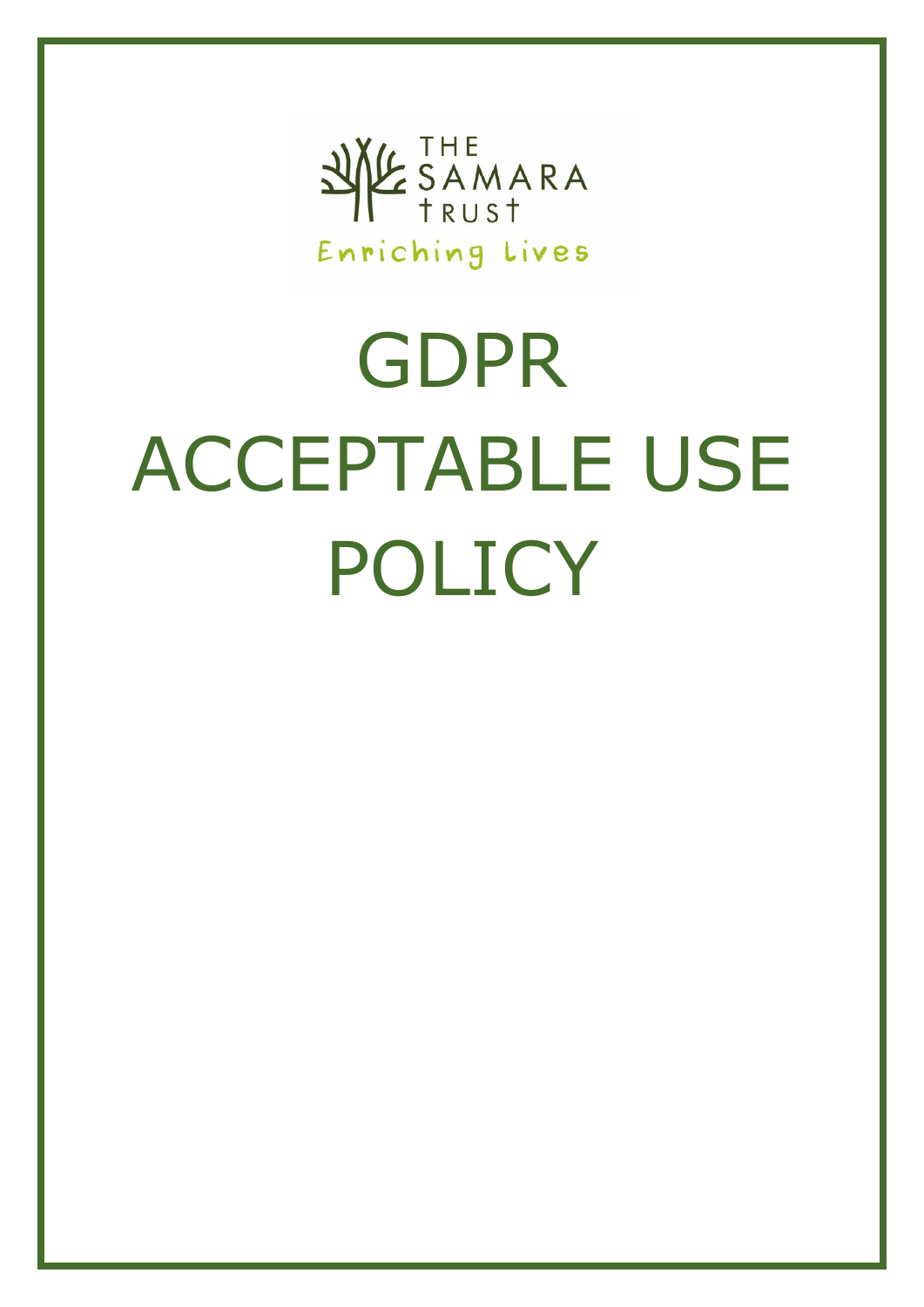## **General Data Protection Regulation**

## **Acceptable Use Policy for Staff, Governors, Trustees and Volunteers 2019**

This policy/notice was written in November 2019.

## **Introduction**

The Samara Trust commits to protecting the privacy and security of the personal information it holds for staff, governors, Trustees and volunteers. Please note our Privacy Statements.

To complement the data protection duties of the school there are duties shared by all staff, governors, trustees and volunteers because, as a professional organisation with responsibility for children's safeguarding, it is essential that all staff take all possible and necessary measures to protect data and information systems from infection, unauthorised access, damage, loss, abuse and theft.

All members of staff have a responsibility to use the school's computer system in a professional, lawful, and ethical manner. To ensure that members of staff are fully aware of their professional responsibilities when using information communication technology and the school systems, they are asked to read and sign this Acceptable Use Policy.

This agreement covers all digital and physical data systems, e.g. the internet, intranet, network resources, learning platform, software, communications tools (online and offline), equipment (access devices) and paper records, whether printed or handwritten and however stored.

- 1. I understand that data held by the school may only be processed (acquired, processed, stored, deleted or transmitted) on the legal bases that the school has registered with the Information Commissioner's Office.
- 2. I will ensure that any personal data of pupils, staff or parents/carers is kept in accordance with the General Data Protection Regulation 2018. This means that all personal data will be processed fairly and lawfully, only kept for specific purposes, held no longer than necessary and will be kept private and secure with appropriate security measures in place, whether used in the workplace, hosted online or accessed remotely. Any data which is being removed from the school site (such as via email or on memory sticks or CDs) will be encrypted. Any images or videos of pupils will always take into account parental consent. I will ensure that data no longer needed will be effectively deleted or shredded.
- 3. School owned information systems must be used appropriately. I understand that the Computer Misuse Act 1990 makes the following criminal offences: to gain unauthorised access to computer material; to gain unauthorised access to computer material with intent to commit or facilitate commission of further offences or to modify computer material without authorisation. Such misuse is also covered by the GDPR and any such misuse must be reported to the ICO, and to the data subjects (people) affected, within 72 hours.
- 4. I understand that any hardware and software provided by my workplace for staff use can only be used by members of staff and only for educational use. To prevent unauthorised access to systems or personal data, I will not leave any information system unattended without first logging out or locking my device as appropriate. I will not use personal equipment to access school data.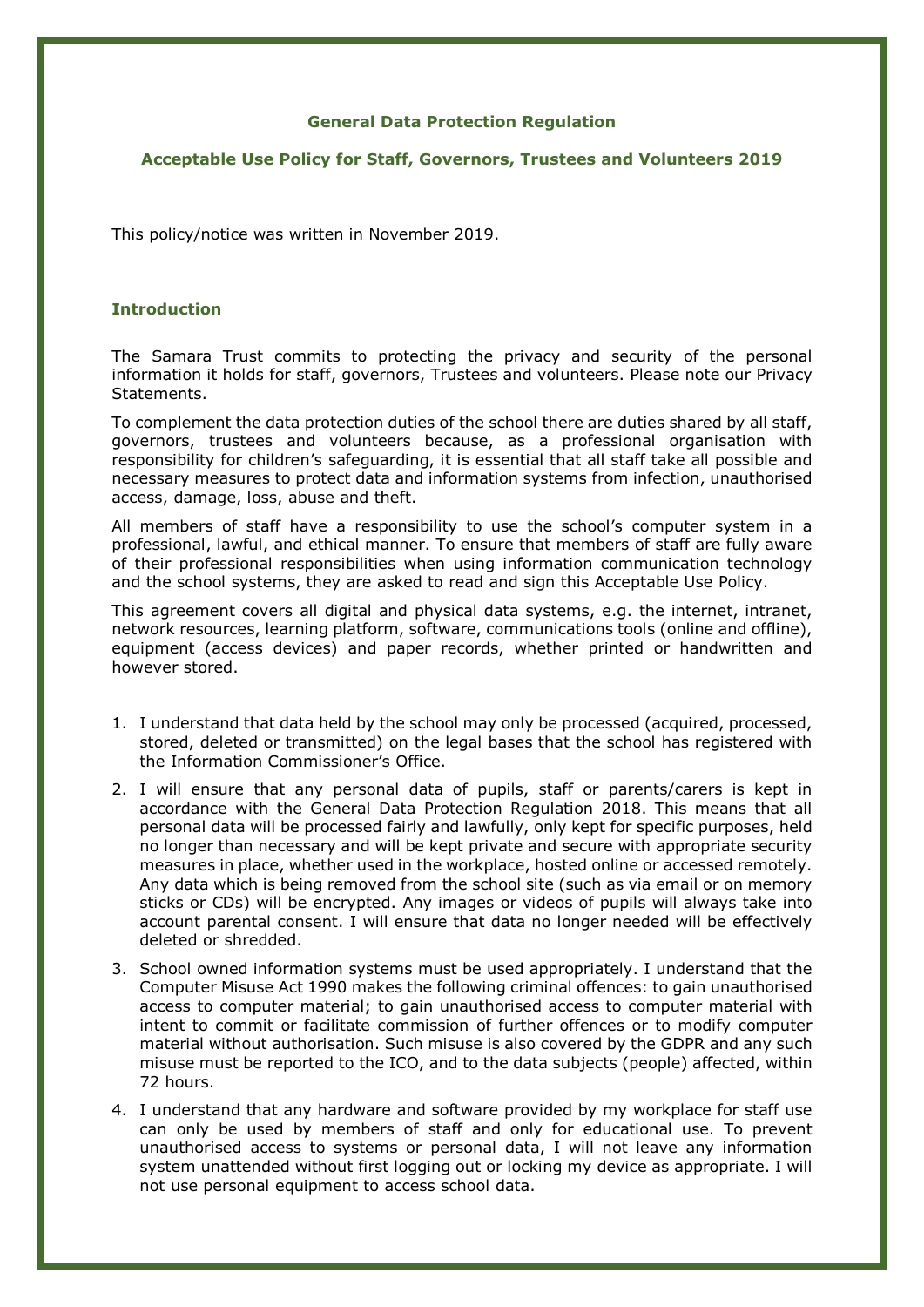- 5. I will respect system security and I will not disclose any password or security information. I will use a 'strong' password. I will adopt school procedures for the safe storage of my passwords and for acquiring new ones.
- 6. I will not keep professional documents which contain school-related sensitive or personal information (including images, files, videos etc.) on any personal devices (such as laptops, digital cameras, mobile phones). Where possible I will use the school server to upload any work documents and files in a password protected environment. I will protect the devices in my care from unapproved access or theft. I will not share any files or folders on the school server with any other user. I will be mindful that when working in a public space that others may be able to see my laptop, tablet or mobile phone screen and will use my discretion as to whether information should be hidden from sight. I am aware that enabling Bluetooth connectivity on mobile devices can be a security threat and will switch this off when it is not needed for a specific connection.
- 7. I will not store any personal information on the school computer system that is unrelated to school activities, such as personal photographs, files or financial information.
- 8. I will respect copyright and intellectual property rights.
- 9. I have read and understood the school's Data Security Policy and e-Safety Policy which cover the security of data and safe and appropriate access to data.
- 10. I will report all incidents of concern regarding children's online safety to the designated child safeguarding lead and/or the e-Safety coordinator and/or the lead for prevent as soon as possible. I will report any accidental access, receipt of inappropriate materials, filtering breaches or unsuitable/extreme websites to the e-safety coordinator. The designated child safeguarding trustee is Paula Conlin. If I am unsure who the other leads are I will contact the principal at my school in the first instance.
- 11. I will not attempt to bypass or alter any filtering and/or security systems put in place by the school.
- 12. My communications with pupils, parents/carers and other professionals will only take place via work approved communication channels e.g. via a school provided email address or telephone number. I will ensure that a BCC of any emails to parents/carers are sent to the school's admin mailbox. All written notes will be copied to the school's admin mailbox**.** Any pre-existing relationships which may compromise this will be discussed with the senior leadership team.
- 13. I will refrain from using any form of social media to discuss any aspect of school life except purely social events that involve colleagues. I will follow any guidance issued when contributing to the use of social media by the school as an official communication channel.
- 14. My use of ICT and information systems and my written communication will always be compatible with my professional role whether using school or personal systems. This includes the use of email, text, social media, social networking, gaming, web publications and any other devices or websites or postal addresses. My use of ICT and other forms of communication will not interfere with my work duties and will be in accordance with the school AUP and the law.
- 15. I will not create, transmit, display, write, publish or forward any material that is likely to harass, cause offence, inconvenience or needless anxiety to any other person, or anything which could bring my professional role or the school into disrepute.
- 16. I will promote e-safety (including privacy) with the pupils in my care and will help them to develop a responsible attitude to safety online, system use and to the content they access or create. Similarly, I will promote care for others in the pupils' writing and any other content that they create.